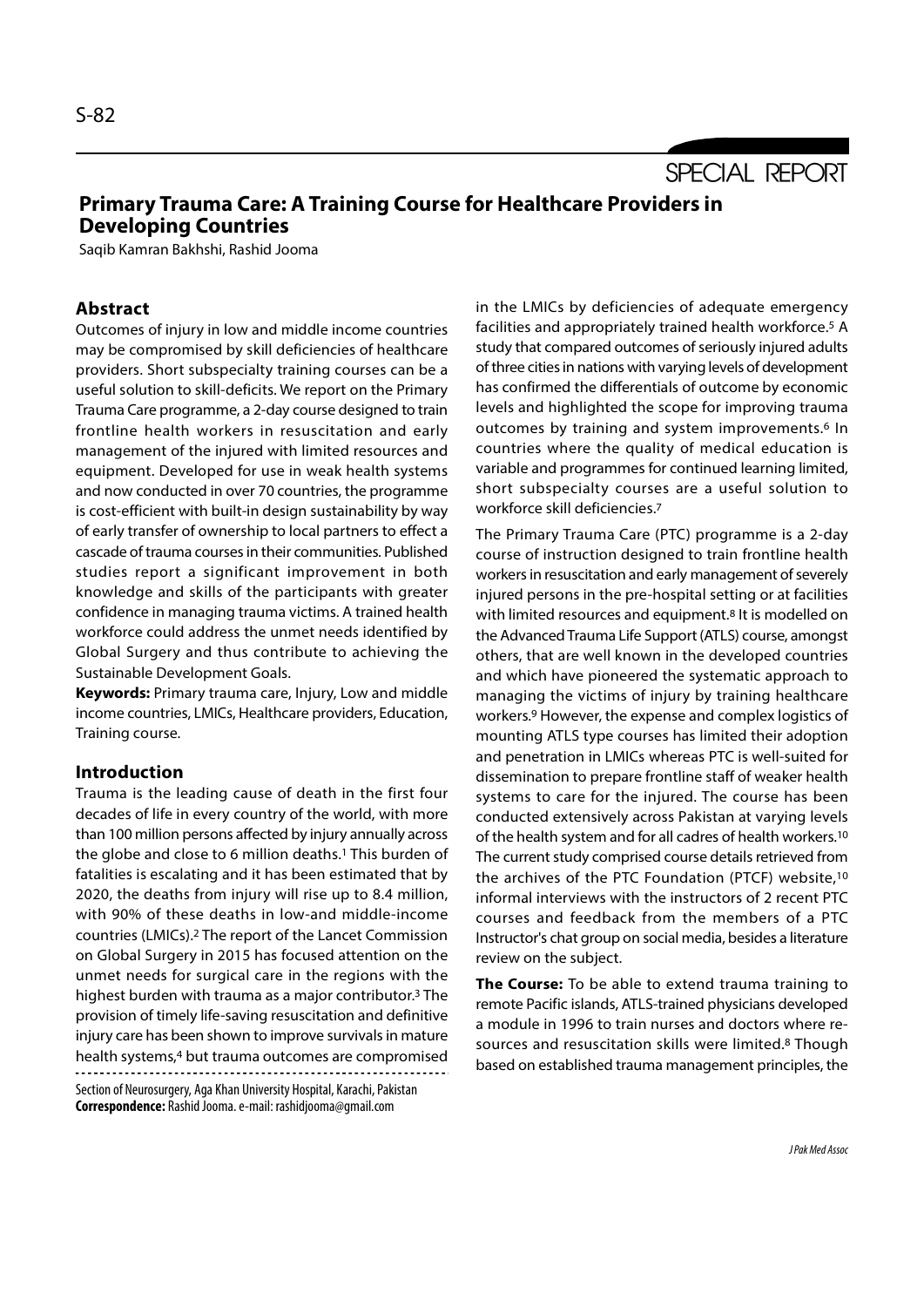course is different in being inherently flexible, allowing it to be offered to all levels of healthcare workers in any location and with limited resources. Participation is generally free of charge and the instructors are nonremunerated. The PTC course was endorsed by the World Health Organisation (WHO) and the course manual was incorporated into its publications in 2003.10 The curriculum stresses a systematic, two-look approach with primary and secondary surveys across the body systems to detect and mitigate life-threatening injuries. The instruction is in the form of lectures, topic workshops, skill exercises and case scenarios spread over 2 days. This is followed by a 1-day Instructor Course on how to teach the course for those participants of the provider course who do well in the post-test and show interest in serving as instructors for future courses. The course materials, including the provider and the instructor manuals, and the set of slides for lectures are available for downloading free from the website of PTCF, UK, the registered charity which coordinates training activities worldwide. When PTC is being introduced to a new location, a visiting team of 4- 6 instructors conduct the inaugural provider course, followed by the instructor course on the 3rd day. A followup 2-day provider course is conducted with the newlyminted instructors, mentored by the visiting instructors followed by further rounds of courses using the fresh local instructors. This '2:1:2' model of skill cascading ensures sustainability and has served well in dissemination of the training at regional and national levels in many countries. PTC courses have been run in over 70 countries and the course manual has been translated into 14 languages.11 PTC in Pakistan: It was in 2004 that the first PTC courses were held in Pakistan with a visiting team of instructors from the UK, led by Sir Terence English and Mr. John Beavis.12 They collaborated with Prof Kabir of Gandhara Medical College, Peshawar and initiated the cascade that trained over a hundred providers during the team's stay. The courses subsequently spread to all the provincial capitals and further on to District Headquarter (DHQ) hospitals of Sindh and Punjab.3In an example of South-South collaboration, instructors from Karachi travelled to Delhi in 2005 and conducted inaugural PTC courses, establishing a robust local group.13 Similar plans are set for introducing PTC to Afghanistan.

Literature Review: Estimates derived from the Global Burden of Disease data suggest that nearly 2 million lives could be saved every year if case fatality rates among seriously injured persons in LMICs were similar to those achieved in high-income countries.14 Available evidence shows that training of frontline emergency healthcare workers is a critical element of the impact that trauma care systems can have in LMICs.15 Recognising the benefits of training emergency staff in the systematic approach to the victims of injury, researchers devised an injury course designed to train doctors and nurses working in remote settings with limited resources, conducting the initial course in Fiji in 1996.8 Within a decade, the course was being taught in countries of Asia, Africa and South America, with the involvement of the Ministry of Health in a number of them.11 The PTC Foundation was established and registered as a UK charity in 2006 and this has been active in coordinating and disseminating courses with a reach that now extends to 76 countries across the globe.16 The inherent flexibility of the course allows it to be adapted for offering to paramedical staff and even community health workers.<sup>17</sup>

Though the advantages of brief subspecialty courses as an education tool to fill the skill gaps in underserved locations has been well documented,7 what is less clear is the improvements to trauma care outcomes accruing from short duration knowledge and skill courses. A study in Rwanda of the effect of the ATLS provider course did show a decline in injury mortality but the direct causal effect was not definitive.18 Evidence for improvement of knowledge and skill of PTC course participants is more forthcoming. A study19 reported an audit of a 2-day PTC provider course in Pakistan conducted in a standard PTC format and attended by 20 participants. They were evaluated before and after the course by 30 best-choice questions (BCQs) and a practical assessment. The performances on skill-stations were video-recorded and then marked on the basis of a checklist by 2 PTC instructors. The study reported a statistically significant improvement in both knowledge as well as trauma management abilities of the participants on completion of PTC course. An interventional study20 in Iran reported that 64 participants who had attended a PTC course completed a multiple-choice question (MCQ) form and a procedural skills test before and after the course. There was a 26% improvement seen in the post-test performance, and knowledge was maintained for up to one year on re-testing. In their assessment of 345 new PTC providers trained in sub-Saharan Africa, a study21 assessed trainees' confidence in managing trauma patients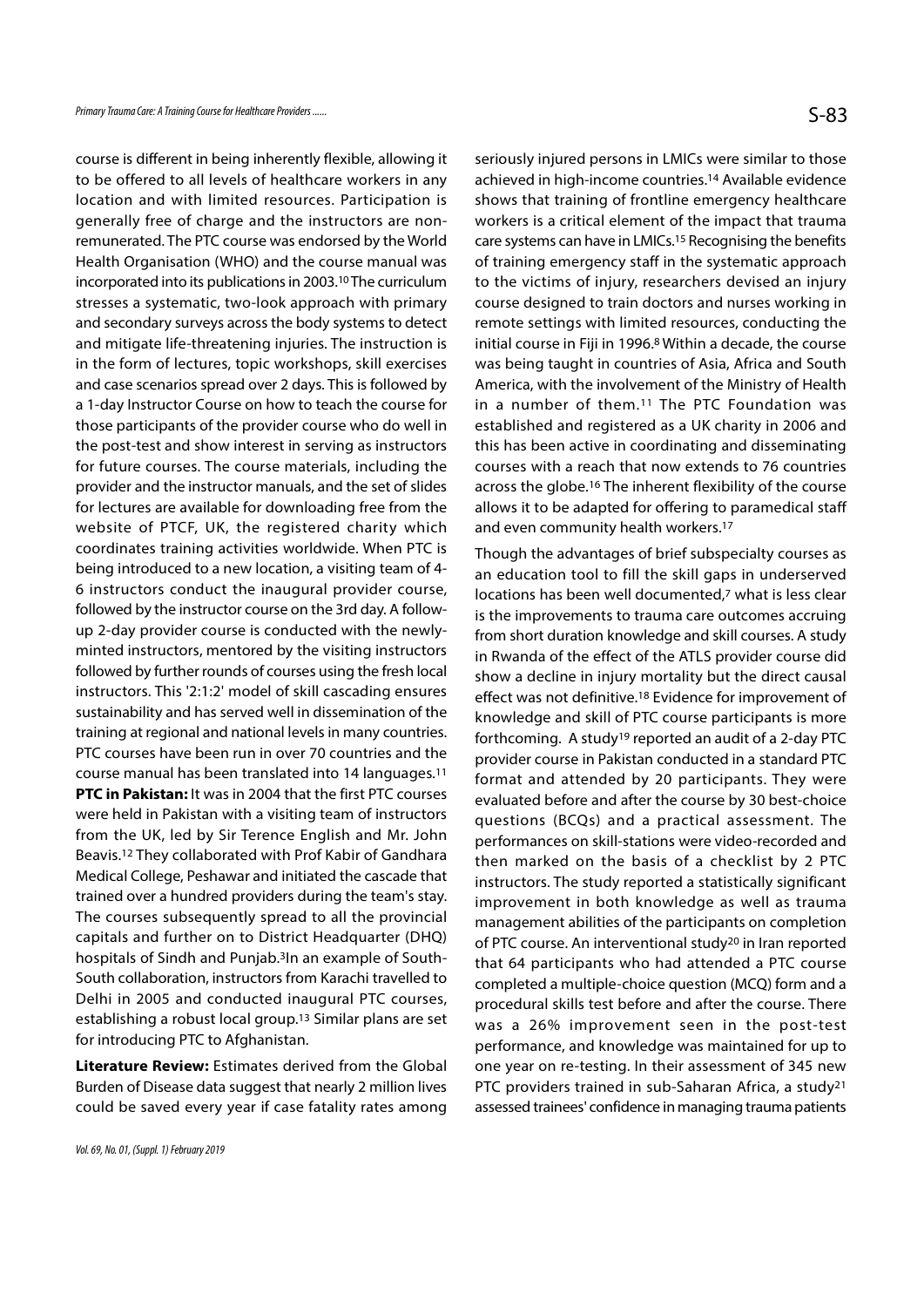besides knowledge measured by pre- and post-course MCQs. While all cadres of staff improved their knowledge as measured on the test scores (91% improved), the nonphysicians showed a statistically higher change in score. All candidates expressed greater confidence in managing trauma victims with an average improvement of 20% on the assessment matrix.

Global Surgery initiatives increasingly are focussed on strengthening education and local healthcare systems to build surgical capacity. However, resources are more appropriately used through projects giving ownership to local providers and promoting education as a foundation **References**<br>of dovelopment <sup>22</sup> In addition, sustainability of those 1. World Health Organization. Injuries and violence: the facts. [Internet] of development.22 In addition, sustainability of these initiatives is a financial and professional imperative.23 The PTCF has from the outset, emphasised local sustainability prevention/key\_facts/en/<br>1. The contract of the contract of the contract of the contract of the contract of the contract of the contract of the contract of the cont by eliminating cost burdens for the health workforce trained, and rapid transfer of course ownership to the 10.1371/journal.pmed.0030442.<br>Local partners for onward dissemination 16 The merits of 3. Meara JG, Leather AJ, Hagander L, Alkire BC, Alonso N, Ameh EA, local partners for onward dissemination.<sup>16</sup> The merits of <sup>3.</sup> this approach have been documented in a report<sup>24</sup> of a PTC project to train 1080 frontline trauma healthcare 624.<br>workers in 10 African countries by conducting 45 courses 4. Mann NC, Mullins RJ, MacKenzie EJ, Jurkovich GJ, Mock CN. workers in 10 African countries by conducting 45 courses over 3 years. A cascading course model, with a broadbased professional institution as local partner, was the key to 5. Gosselin RA, Spiegel DA, Coughlin R, Zirkle LG. Injuries: the the strength of the project and its sustainability. Not only has the course been shown to achieve lasting 6. MockCN, Jurkovich GJ, nii-Amon-Kotei D, Arreola-Risa C, Maier RV. improvements in the knowledge and skills required for early trauma management<sup>20</sup> but 93% of the participants surveyed 6 months post-course reported positive changes 7. Evans FM, Duarte JC, Haylock Loor C, Morriss W. Are short to their management of trauma patients. In addition, 77% subjects had initiated departmental or institutional 8. Wilkinson D, McDougall R. Primary trauma care. Anaesthesia changes relating to trauma care with 26% reporting an <sup>2007;62(Suppl 1):61-4</sup><br>carmont MR. The Advanced Trauma Life Support course: a history increase in staffing of their trauma teams, thus indicating the far reaching beneficent effects such training can<br>produce Also 68% respondents reported that they had 10. World Health Organization. Surgical care at the district hospital produce. Also, 68% respondents reported that they had been involved in training other staff at their respective hospitals, thereby contributing positively to the cascading publications/scdh\_manual/en/<br>model of RTC courses <sup>24</sup> These findings were mirrored in 11. Primary Trauma Care Foundation. [Internet] Oxford: Primary Trauma model of PTC courses.24 These findings were mirrored in the informal and unstructured interviews with the instructors of two recent PTC courses in Karachi and 12. English ST. Delivering trauma care to developing countries. feedback from the participants of a PTC Instructors chat group.

the focus around which efficient and life-saving trauma systems can be organised in developing health systems,<sup>25</sup> 14. Mock C, Joshipura M, Arreola-Risa C, Quansah R. An estimate of thus addressing the unmet burden of trauma and injury and contributing to the achievement of the Sustainable<br>15. Reynolds TA, Stewart B, Drewett I, Salerno S, Sawe HR, Toroyan T, Development Goals (SDGs).26

### Conclusion

The PTC course has been found to be an effective educational tool to enhance trauma care knowledge and skills in diverse and challenging locations across the world for all cadres of health workers.

#### Disclaimer: None.

Conflict of Interest: Prof Rashid Jooma is a trustee of the Primary Trauma Care Foundation, UK.

Source of Funding: None.

### References

- Skills in diverse and challenging locations across the world<br>for all cadres of health workers.<br>**Disclaimer:** None.<br>**Conflict of Interest:** Prof Rashid Jooma is a trustee of the<br>Primary Trauma Care Foundation, UK.<br>**Source o** Geneva: World Health Organization; 2010 [cited 2018 September 23] Available from: http://www.who.int/violence\_injury\_ prevention/key\_facts/en/ **Disclaimer:** None.<br> **Conflict of Interest:** Prof Rashid Jooma is a trustee of the<br>
Primary Trauma Care Foundation, UK.<br> **Source of Funding:** None.<br> **References**<br>
1. World Health Organization. Injuries and violence: the fa
- of disease from 2002 to 2030. PLoS Med 2006;3:e442. doi: 10.1371/journal.pmed.0030442.
- Primary Trauma Care Foundation, UK.<br> **Source of Funding:** None.<br> **References**<br>
1. World Health Organization; 2010 [cited 2018 September<br>
23] Available from: http://www.who.int/violence\_injury\_<br>
prevention/key\_facts/en/<br>
2. et al. Global Surgery 2030: evidence and solutions for achieving health, welfare, and economic development. Lancet 2015;386:569- 624. **References**<br>
1. World Health Organization. Injuries and violence: the facts. [Internet]<br>
Geneva: World Health Organization; 2010 [cited 2018 September<br>
23] Available from: http://www.who.int/violence\_injury\_<br>
prevention/k 23] Available from: http://www.who.int/violence\_injury\_<br>prevention/key\_facts/en/<br>2. Mathers CD, Loncar D. Projections of global mortality and burden<br>of disease from 2002 to 2030. PLoS Med 2006;3:e442. doi:<br>10.1371/journal. of disease from 2002 to 2030. PLoS Med 2006;3:e442. doi:<br>
10.1371/journal.pmed.0030442.<br>
3. Meara JG, Leather AJ, Hagander L, Alkire BC, Alonso N, Ameh EA,<br>
et al. Global Surgery 2030: evidence and solutions for achieving<br>
- Systematic review of published evidence regarding trauma system effectiveness. J Trauma 1999;47(3 Suppl):S25-33.
- neglected burden in developing countries. Bull World Health Organ 2009;87:246-46a.
- Trauma mortality patterns in three nations at different economic levels: implications for global trauma system development. J Trauma 1998;44:804-14. health, welfare, and economic development. Lancet 2015;386:569-624.<br>
4. Mann NC, Mullins RJ, MacKenzie EJ, Jurkovich GJ, Mock CN.<br>
Systematic review of published evidence regarding trauma system<br>
effectiveness. J Trauma 19 Systematic review of published evidence regarding trauma system<br>effectiveness. J Trauma 1999;47(3 Suppl):S25-33.<br>5. Gosselin RA, Spiegel DA, Coughlin R, Zirkle LG. Injuries: the<br>neglected burden in developing countries. Bu 5. Gosselin RA, Spiegel DA, Coughlin R, Zirkle LG. Injuries: the<br>neglected burden in developing countries. Bull World Health Organ<br>2009;87:246-46a.<br>6. Mock CN, Jurkovich GJ, nii-Amon-Kotei D, Arreola-Risa C, Maier RV.<br>Trau
- subspecialty courses the educational answer? Anesth Analg 2018;126:1305-11.
- 2007;62(Suppl 1):61-4.
- of its devel-opment and review of related literature. Postgrad Med J 2005;81:87-91.
- 6. Mock CN, Jurkovich GJ, nii-Amon-Kotei D, Arreola-Risa C, Maier RV.<br>
Trauma mortality patterns in three nations at different economic<br>
levels: implications for global trauma system development. J Trauma<br>
1998;44:804-14.<br> the WHO manual. [Internet] Geneva: WHO Press; 2003 [cited 2018 September 23] Available from: http:// http://www.who.int/surgery/ publications/scdh\_manual/en/ 7. Evans FM, Duarte JC, Haylock Loor C, Morriss W. Are short<br>subspecialty courses the educational answer? Anesth Analg<br>2018;126:1305-11.<br>Wikinson D, McDougall R. Primary trauma care. Anaesthesia<br>2007;62(Suppl 1):61-4.<br>9. C 8. Wilkinson D, McDougall R. Primary trauma care. Anaesthesia<br>
2007;62(Suppl 1):61-4.<br>
9. Carmont MR. The Advanced Trauma Life Support course: a history<br>
of its devel-opment and review of related literature. Postgrad Med<br> 12005;81:87-91.<br>
10. World Health Organization. Surgical care at the district hospital -<br>
the WHO manual. [Internet] Geneva: WHO Press; 2003 [cited 2018<br>
September 23] Available from: http:// http://www.who.int/surgery/<br>
p
- Car Foundation [cited 2018 September 23] Available from: https://www.primarytraumacare.org
- [Internet] A Global Village 2011;(5):24-5. [cited 2018 September 23] Available from: http://aglobalvillage.org/site/assets/files/ 1181/issue5.pdf
- A health workforce trained in the PTC programme can be and the metals Reporter. Pakistani team holds trauma course in Delhi. Dawn.<br>A health workforce trained in the PTC programme can be a support the finance of September 1 [Internet] 2005 September 18 [cited 2018 September 23] Available from: https://www.dawn.com/news/157083/pakistani-team-holdstrauma-course-in-delhi publications/scdh\_manual/en/<br>
11. Primary Trauma Care Foundation. [Internet] Oxford: Primary Trauma<br>
Car Foundation [cited 2018 September 23] Available from:<br>
https://www.primarytraumacare.org<br>
12. English ST. Delivering t 15.//www.primarytraumacare.org<br>
12. English ST. Delivering trauma care to developing countries.<br>
[Internet] A Global Village 2011;(5):24-5. [cited 2018 September<br>
23] Available from: http://aglobalvillage.org/site/assets/f
	- the number of lives that could be saved through improvements in trauma care globally. World J Surg 2012;36:959-63.
	- et al. The impact of trauma care systems in low- and middle-income